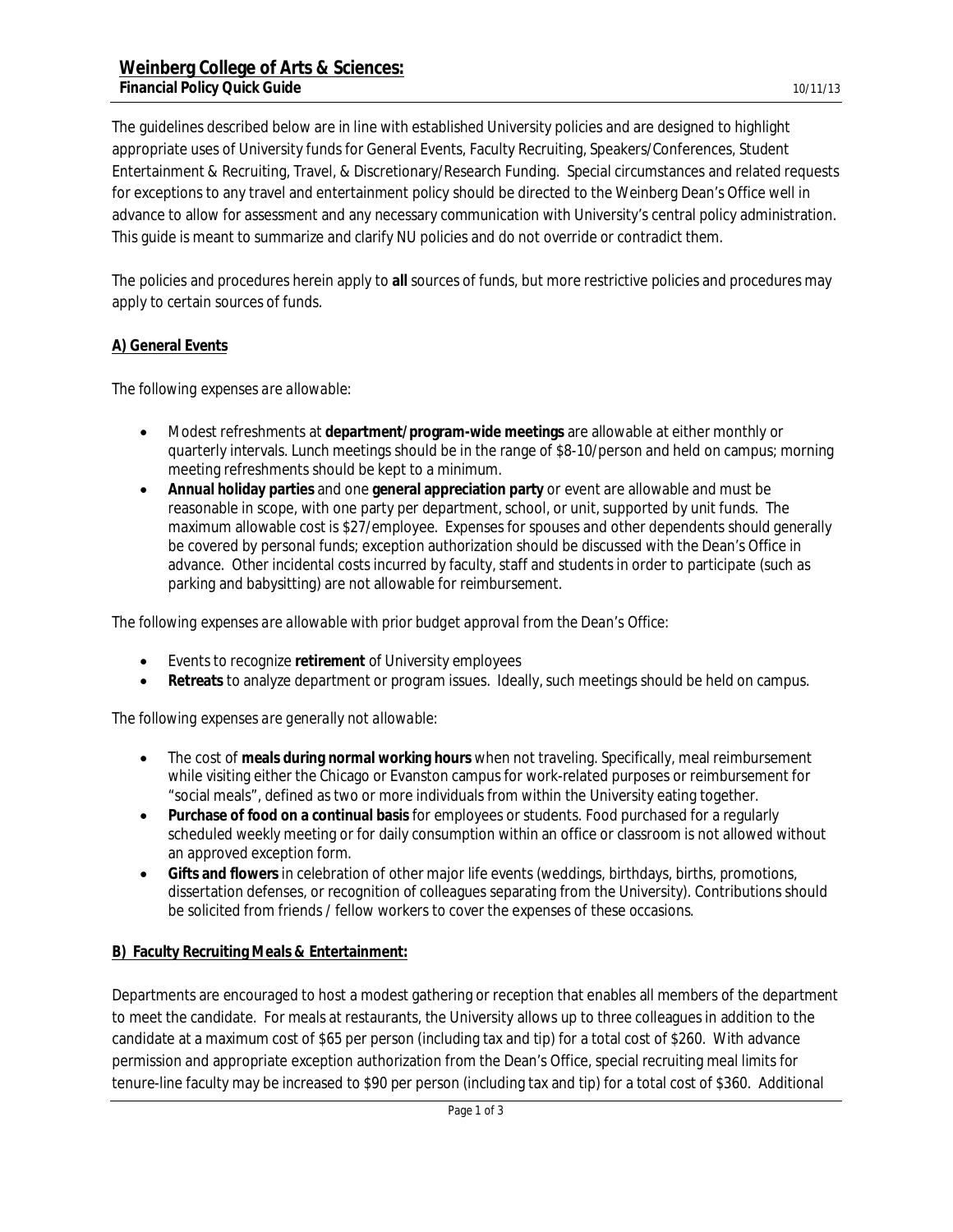policies and procedures related to faculty recruiting can be found in the Chairperson's Handbook. Candidate spousal expenses should be vetted and authorized by the Dean's Office in advance of reimbursement.

## **C) Speaker Events & Conferences:**

- For **internal speakers** (from within Northwestern), it is appropriate to host a light on-campus reception, but not an external meal.
- For **external speakers** (from outside Northwestern), it is appropriate to host a light on-campus reception for the larger audience and to host an external meal with a smaller group. The cost of external meal(s) should not exceed a total of \$260 regardless of the number of meals or amount of participants. In cases with significant interdisciplinary objectives, total meal costs may not exceed \$325 (based on 5 people at \$65/person) and interdisciplinary objectives must be represented by meal attendance. In addition to modest receptions and meals, visiting speakers may be reimbursed for travel, lodging, meals, and incidentals; departments may decide whether or not to provide per diem (in lieu of reimbursing actual expenses) prior to the visit.
- For **conferences** held at Northwestern that are substantially supported by external funding or external participant fees, all conference participants may be included in meals. For conferences supported largely with University resources, the ratio of Northwestern faculty to external presenters at meals should not exceed 3 to 1.
- Budgets for **larger-scale conferences and events** consisting of expenses beyond standard meals should be submitted in advance to the Dean's Office for advanced review and approval.
- University-preferred vendors should be used wherever possible; **event contracts** for hotel booking, restaurant reservation, and catering should be routed to the Dean's Office well in advance for review and signature.

## **D) Student Entertainment:**

#### *Undergraduate Student Entertainment & Recruiting:*

- Departments/Programs are encouraged to create community building amongst faculty and undergraduate students by planning **student engagement activities** either on or off campus, outside of class time. Events that extend the learning experience outside of class time are allowable for (a) majors/minors in a department/program up to once per month and (b) students in a specific class up to once per quarter. Faculty members must be present and activities should be of modest cost.
- **Food during class** will not be reimbursed and neither will end-of-quarter parties during or in lieu of class time.

## *Graduate Student Entertainment & Recruiting:*

 Departments/Programs are encouraged to create **community building activities** amongst faculty and graduate students by planning up to one event per month. Large research lab communities, including a group of graduate students, may plan up to one event per quarter. These events should be of modest cost, extend the learning experience, and include faculty members.